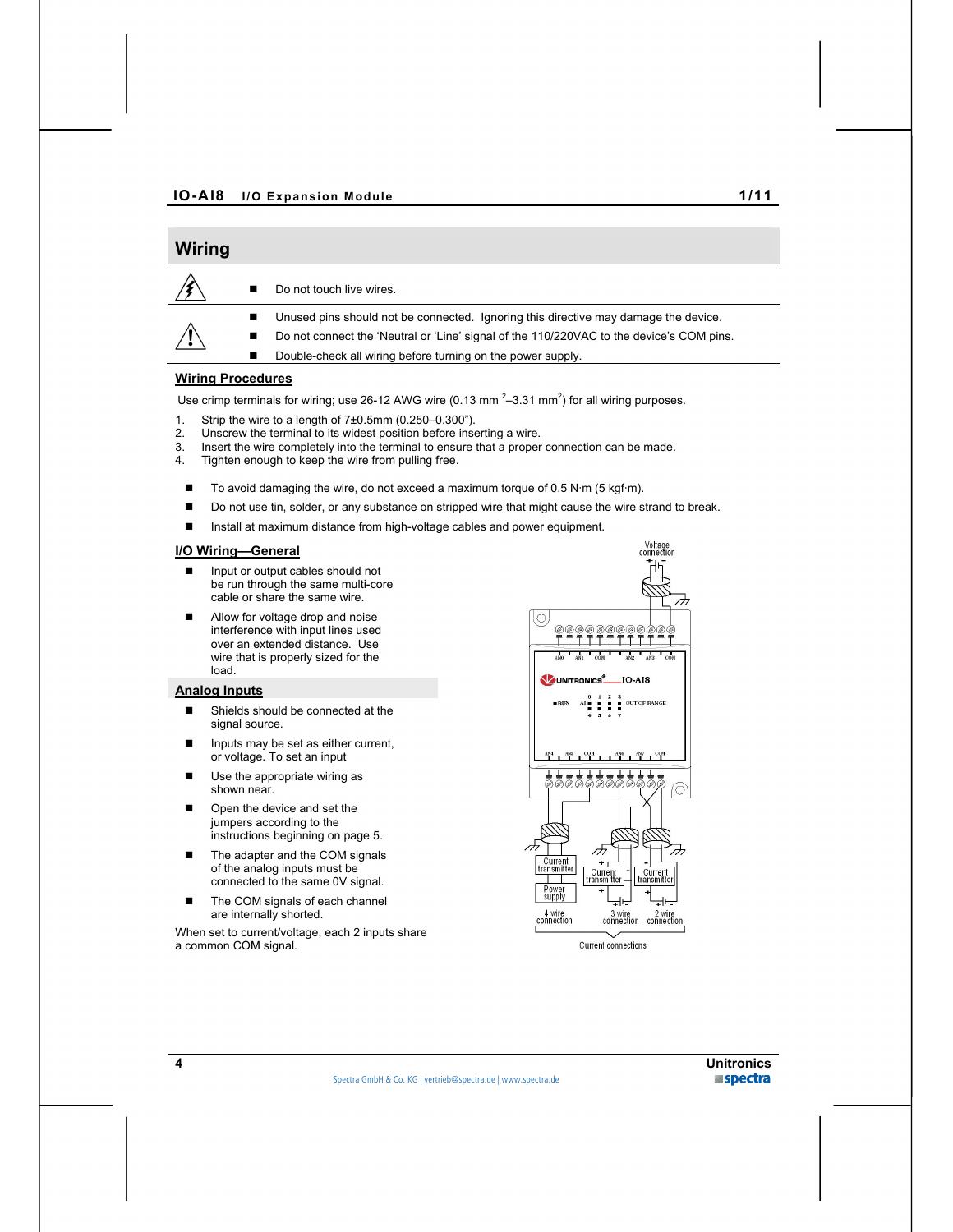## **Opening the Device**

- Before opening the device, touch a grounded object to discharge any electrostatic charge.
- Avoid touching the PCB board directly.
- Turn power off and disconnect all leads before opening the device.

In order to change the jumper settings of a specific input, first open the device by prying off its back, using the blade of a flat-bladed screwdriver. The insertion points for the screwdriver are located on both sides of the module.

1. Open the first side of the device by inserting the blade between the 2 plastic moldings as shown below, then gently pushing up.





2. Taking care not to damage the cable, open the other side of the device by inserting the blade where shown below, then gently pushing up.



3. Gently remove the top of the device as shown.



Spectra GmbH & Co. KG vertrieb@spectra.de

Spectra (Schweiz) AG info@spectra.ch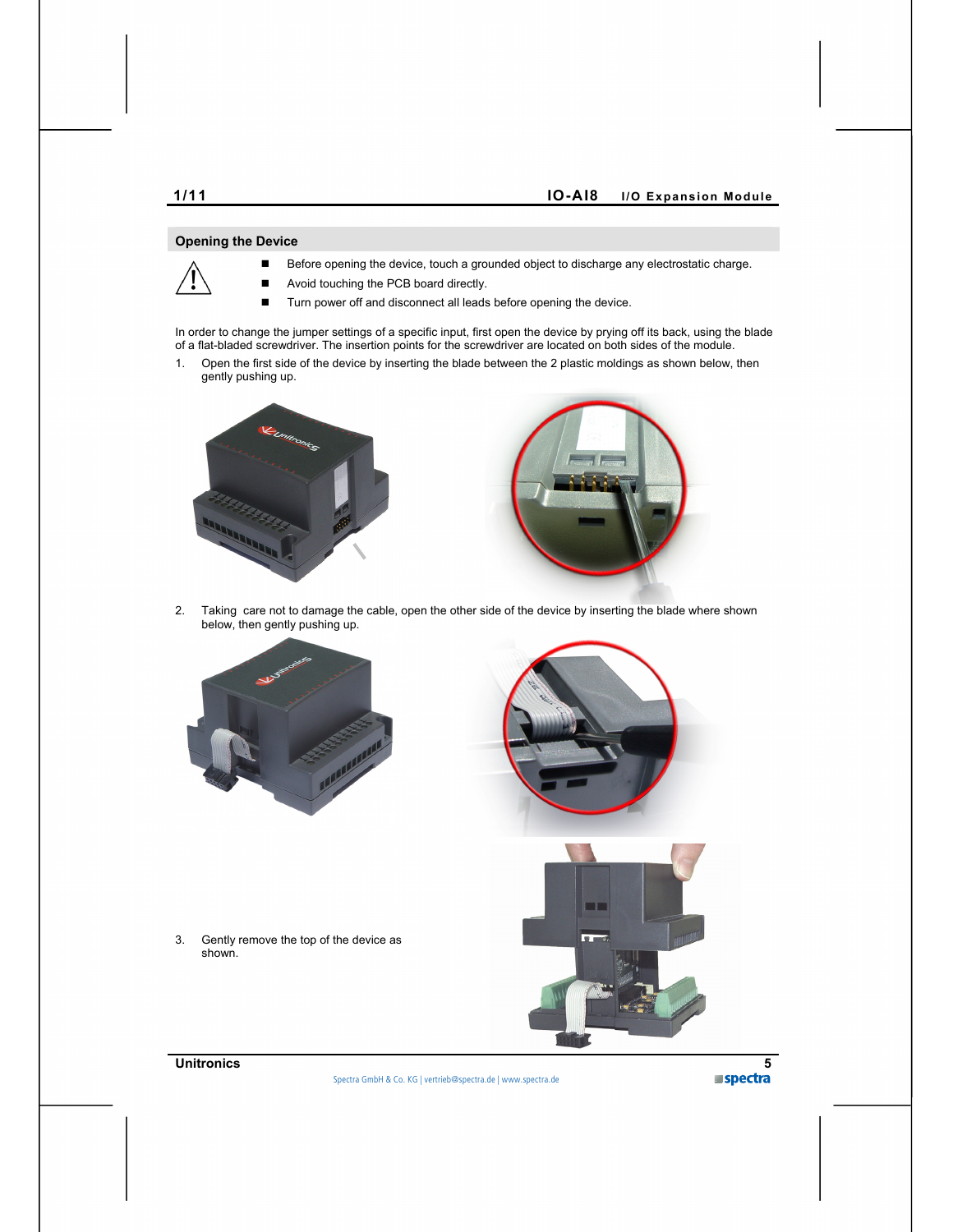

4. The jumpers are shown at right. Change the jumper settings as required, in accordance with the tables shown on the next page.

# **Jumper Settings**

The tables below show how to set a specific jumper to change the functionality of a specific input. To open the device and access the jumpers, refer to the instructions beginning on page 5.

|         | Jumper#        | Voltage* | <b>Current</b> |
|---------|----------------|----------|----------------|
| Input 0 | $\overline{2}$ | A        | B              |
| Input 1 | 4              | A        | B              |
| Input 2 | 6              | A        | B              |
| Input 3 | 8              | A        | B              |
| Input 4 | 10             | A        | B              |
| Input 5 | 12             | A        | B              |
| Input 6 | 14             | A        | B              |
| Input 7 | 16             | A        | B              |

Caution ■ Incompatible jumper settings and wiring may severely damage the device.

\* Default factory setting.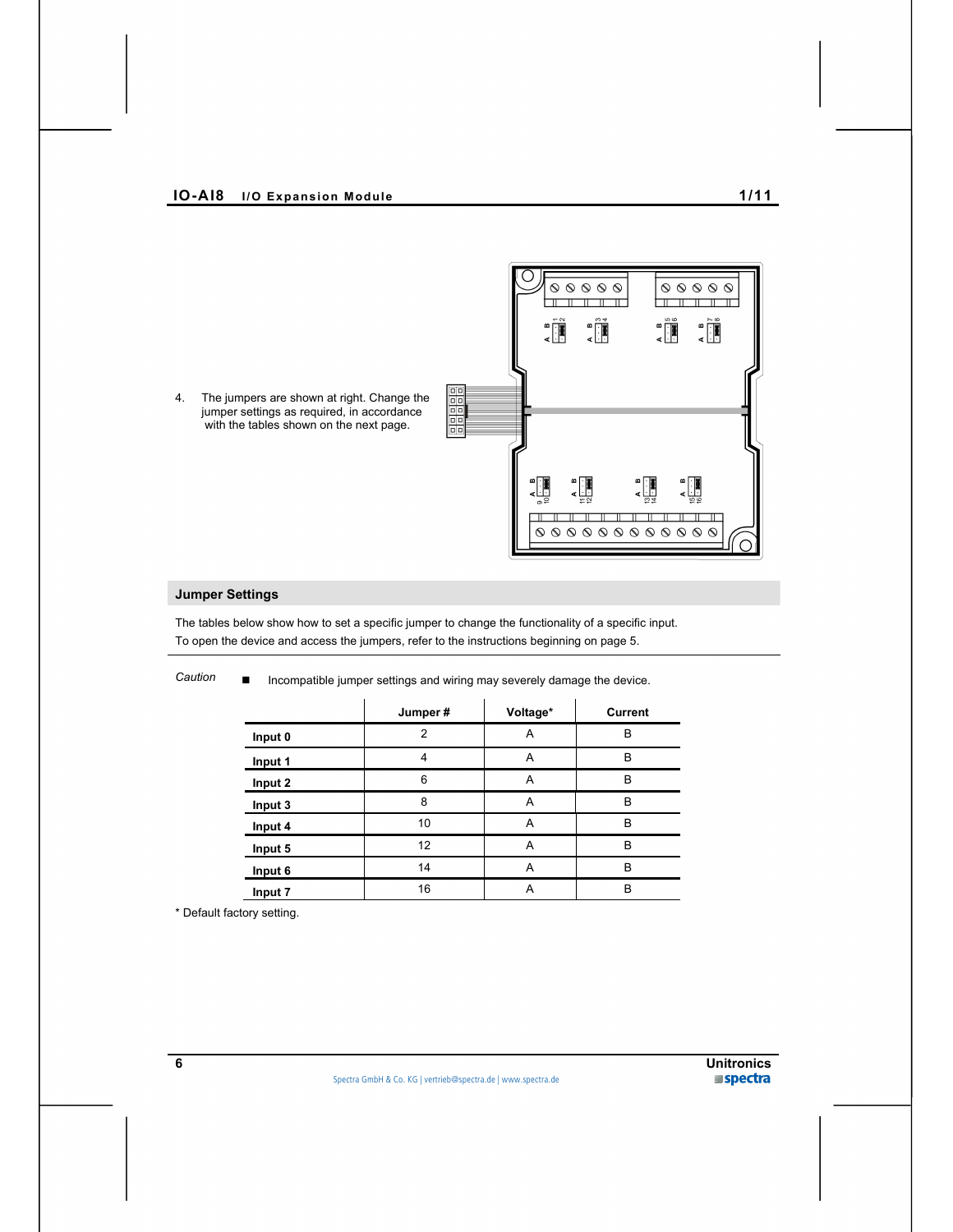| <b>IO-AI8 Technical Specifications</b>                                    |                                                                                                                        |  |  |
|---------------------------------------------------------------------------|------------------------------------------------------------------------------------------------------------------------|--|--|
| Max. current consumption<br>Typical power consumption<br>Status indicator | 40mA maximum from the adapter's 5VDC<br>0.2W@5VDC                                                                      |  |  |
| (RUN)                                                                     | Green LED:                                                                                                             |  |  |
|                                                                           | -Lit when a communication link is established between module and OPLC.<br>--Blinks when the communication link fails.  |  |  |
| <b>Analog Inputs</b>                                                      |                                                                                                                        |  |  |
| Number of inputs                                                          | 8 (single-ended) See Note 1.                                                                                           |  |  |
| Input range                                                               | 0-10V, 0-20mA, 4-20mA. See Note 1.                                                                                     |  |  |
| Input type                                                                | Either Normal or Fast mode, according to the filter type selected in software<br>settings                              |  |  |
| Conversion method                                                         | Voltage to frequency                                                                                                   |  |  |
| Normal mode                                                               |                                                                                                                        |  |  |
| Resolution at 0-10V.<br>$0-20mA$                                          | 14-bit (16384 units)                                                                                                   |  |  |
| Resolution at 4-20mA                                                      | 3277 to 16383 (13107 units)                                                                                            |  |  |
| Conversion time                                                           | 100mSec minimum per input                                                                                              |  |  |
| Fast mode                                                                 |                                                                                                                        |  |  |
| Resolution at 0-10V,<br>$0-20mA$                                          | 12-bit (4096 units)                                                                                                    |  |  |
| Resolution at 4-20mA                                                      | 819 to 4095 (3277 units)                                                                                               |  |  |
| Conversion time                                                           | 25mSec minimum per input                                                                                               |  |  |
| Input impedance                                                           | >400KΩ-voltage                                                                                                         |  |  |
|                                                                           | $5000$ -current                                                                                                        |  |  |
| Isolation                                                                 | None                                                                                                                   |  |  |
| Absolute maximum rating                                                   | ±15V-voltage                                                                                                           |  |  |
|                                                                           | $±30mA$ -current                                                                                                       |  |  |
| Linearity error                                                           | 0.04% max of full scale                                                                                                |  |  |
| <b>Error limits</b>                                                       | 0.4% of input value                                                                                                    |  |  |
| Status indicators                                                         |                                                                                                                        |  |  |
| (OUT OF RANGE)                                                            | Red LEDs—Lit when the corresponding input is receiving current or voltage<br>in excess of the input range. See Note 5. |  |  |
| Environmental                                                             | IP20/NEMA1                                                                                                             |  |  |
| Operating temperature                                                     | 0° to 50°C (32 to 122° F)                                                                                              |  |  |
| Storage temperature                                                       | -20 $\degree$ to 60 $\degree$ C (-4 to 140 $\degree$ F)                                                                |  |  |
| Relative Humidity (RH)                                                    | 5% to 95% (non-condensing)                                                                                             |  |  |
| Dimensions (WxHxD)                                                        | 80mm x 93mm x 60mm (3.15 x 3.66 x 2.362")                                                                              |  |  |
| Weight                                                                    | 150g (5.3 oz)                                                                                                          |  |  |
| Mounting                                                                  | Either onto a 35mm DIN-rail or screw- mounted.                                                                         |  |  |
| Notes:                                                                    |                                                                                                                        |  |  |

### **Notes:**

- 1. Each input may be set as either voltage (0-10V), or current (0-20mA, 4-20mA) via wiring, jumper and software settings.
- 2. The voltage or current value of analog inputs can also indicate faults, as shown in the table below.

| Value: 12-bit<br>(Fast mode) | Value: 14-bit<br>(Normal mode) | Input Value<br>Deviates:                   |
|------------------------------|--------------------------------|--------------------------------------------|
| -1                           | -1                             | Slightly <b>below</b> the input range.     |
| 4096                         | 16384                          | Slightly above the input range.            |
| 32767                        | 32767                          | Greatly above or below the input<br>range. |